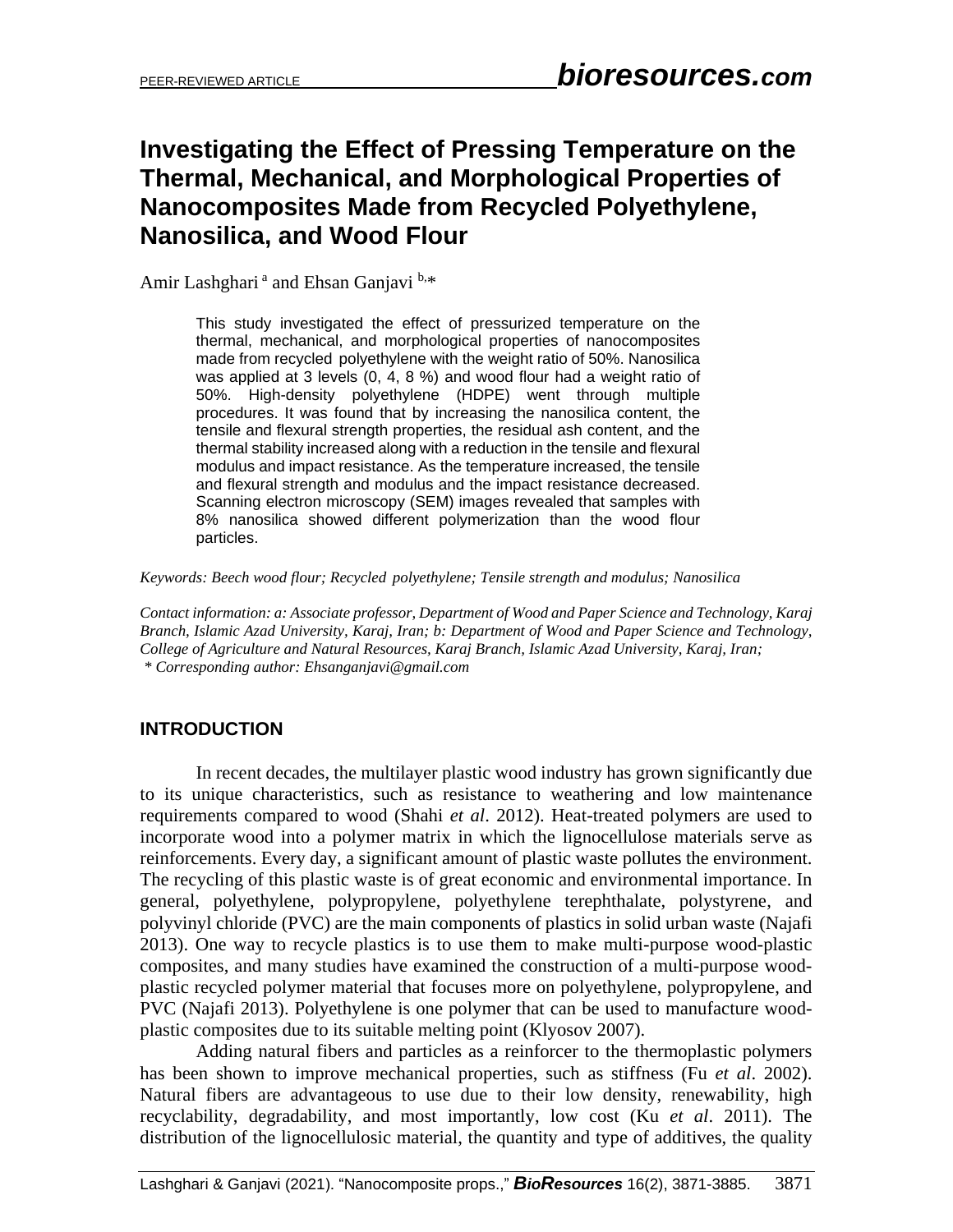of the joint, the characteristics of the components, the type of equipment, and the conditions of the process affect the multilayer properties of plastic wood (Godard *et al*. 2009). The largest issue when combining natural fibers with plastics is the incompatibility between the polymer hydrophobicity and the hydrophilicity of the fibers, which can cause poor adhesion and reduce the matrix's ability to transfer stress to the fibers (Selke and Wichman 2004). The adhesion can be enhanced by the addition of a compatibilizing agent. Maleic anhydride is one of the adaptive agents that can be used in conjunction with polyethylene (Harper and Wolcott 2004). There have been recent innovations in nanoparticle technology to strengthen multi-structures. Nanosilica is a promising nanoparticle, due to its spherical and porous structure, high contact surface area, and mineral nature, which can improve the polymeric properties of polymers like polystyrene (Xanthos 2010). Nanopolymers, such as nanosilica, have many industrial applications (Wu *et al*. 2005). Nanosilica is a promising material due to its hardness and high strength. In addition, silica is a relatively inexpensive material that is chemically inert, heat-resistant, and environmentally friendly (de Dios and Díaz-García 2010). Compared to pure polymers, polymer-silica nanostructures have different physical and mechanical properties, including higher strength characteristics (Du *et al*. 2012). Researchers believe that silica nanoparticles can improve the strength, hardness, modulus, crystallinity, and melt viscosity properties in polypropylene (Guyard *et al*. 2006). Much research has been done on the application of silica particles in the form of mixtures with various polymers (Chung *et al*. 2002; Zhang *et al*. 2003; Xu *et al*. 2008; Zhang *et al*. 2008), but few of them are related to wood-plastic materials. Researchers have found that silica particles can improve the strength, hardness, modulus, crystallization, viscosity, creep resistance, and intrinsic adhesion of polyethylene, polypropylene, and thermoplastic elastomers due to the surface properties of nanosilica particles (Zhang *et al*. 2003; Rong *et al*. 2004; Guyard *et al*. 2006; Parvinzadeh *et al*. 2010). Various devices have been used to make plastic-wood multilayers (Bledzki *et al*. 2005), one of which is injection molding, of which there has been little research on the effect of pressurized cylinder temperature on thermal and mechanical properties. Therefore, this study is aimed to investigate the effect of the injection pressure temperature and the nanosilica content on the mechanical, thermal, refractory, and morphological behavior of composites comprising wood flour and recycled polyethylene.

## **EXPERIMENTAL**

#### **Materials**

#### *Lignocellulose*

Beech wood flour was used as a powder enhancer in the polymer matrix. The beech wood flour was meshed to uniformly measure the size of the particles and reach the desired size with a laboratory sieve. The wood flour was passed through a 60-mesh sieve followed by an 80-mesh sieve. The sieved flour was oven-dried to reach 1% moisture content.

#### *Polyethylene*

As the disposable container retailers in Iran are usually unaware of the components of waste containers and the possible presence of impurities in their constituents, municipal solid waste is not systematically separated. Therefore, in an effort to avoid error and increase accuracy, it was decided to prepare matrix materials (recycled polyethylene) in the laboratory instead of collecting used milk bottles. The high-density polyethylene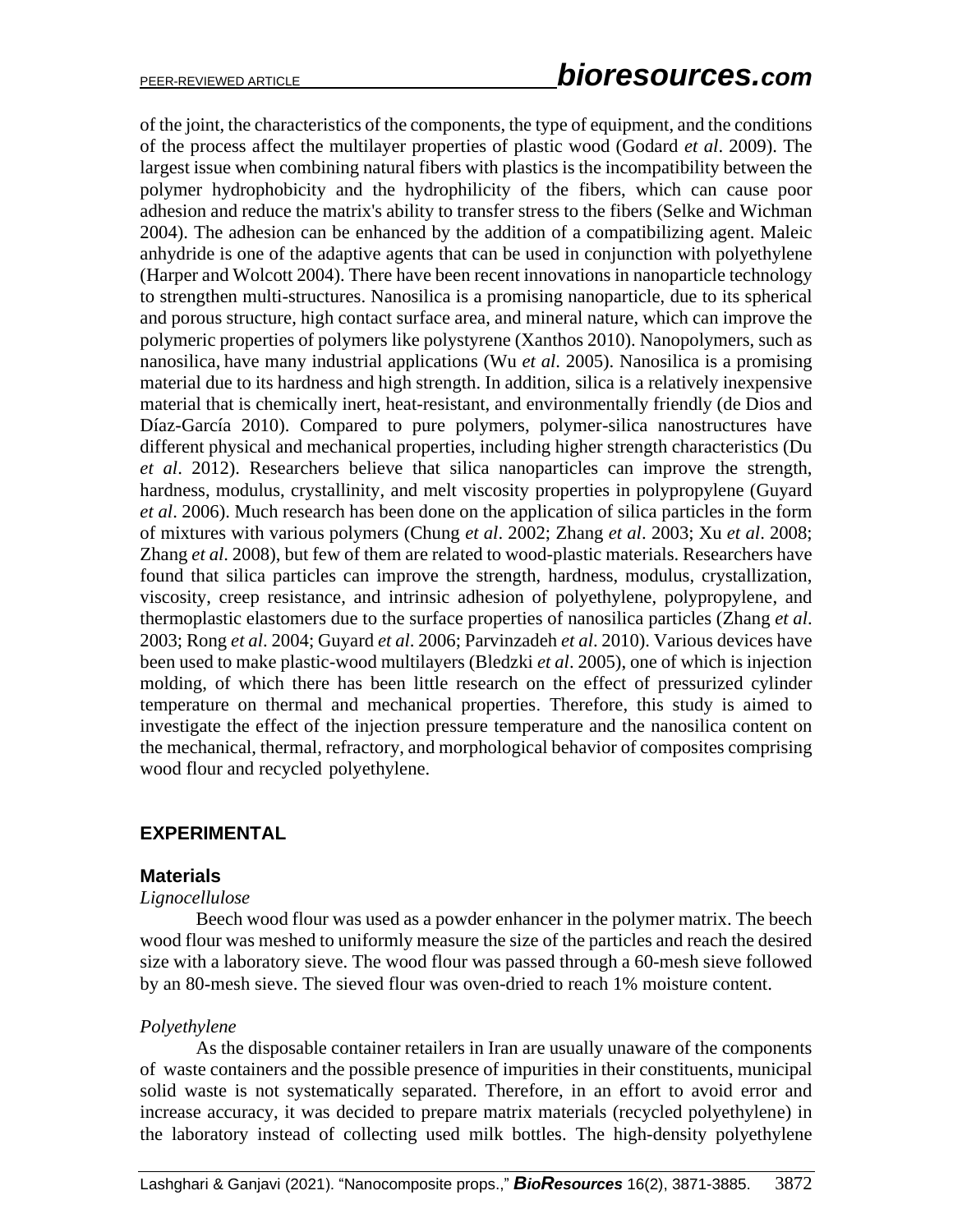(HDPE) was supplied by the Shazand Petrochemical Company (Arak, Iran). The product name for the polymer was HD52518. It had a melt index of 18  $g/$  10 min and a density of 959 g/cm<sup>3</sup>.

# *Plastic recycling*

To simulate the effect of recycling, the HDPE was subjected to two stages of thermomechanical degradation using a twin-screw extruder (Brabender, Duisburg, Germany). After each extrusion, the output materials were shredded and were converted to granules. The HDPE molten flow index was measured according to the ASTM standard D1238-98 (1998) using a melt index machine (MI-4; Gottfer, Buchen, Germany).

## *Compatibilizer*

Polyethylene-g-maleic anhydride (PE-g-MA, *i.e.* MAPE) produced by the Krangin Company (Karaj, Iran) was used in order to make the wood flour and the polymer matrix compatible. The MAPE had a melt flow index of 7  $g/10$  min and a density of 0.965  $g/cm<sup>3</sup>$ .

### *Nanosilica*

The nanosilica powder was obtained from Degussa Goldhandel GmbH (Frankfurt, Germany). The specifications of the nanosilica are provided in Table 1.

| <b>Property</b>                              | <b>Specification</b>       |  |  |  |
|----------------------------------------------|----------------------------|--|--|--|
| Silicon Oxide                                | SiO <sub>2</sub>           |  |  |  |
| Purity                                       | $99 + \%$                  |  |  |  |
| Average Particle Size (APS) (nm)             | 11 to 13 nm                |  |  |  |
| Specific Surface Area (SSA)                  | $200 \text{ m}^2/\text{g}$ |  |  |  |
| <b>Bulk Density</b>                          | $< 0.10$ g/cm <sup>3</sup> |  |  |  |
| Color                                        | White                      |  |  |  |
| Moisture                                     | $< 2\%$                    |  |  |  |
| Weight Loss on Ignition                      | 30%                        |  |  |  |
| <b>Certificate of Analysis</b>               | <b>Specification</b>       |  |  |  |
| SiO <sub>2</sub>                             | $< 99\%$                   |  |  |  |
| Τi                                           | $< 120$ ppm                |  |  |  |
| Ca                                           | $< 70$ ppm                 |  |  |  |
| Na                                           | $< 50$ ppm                 |  |  |  |
| Fe                                           | $< 20$ ppm                 |  |  |  |
| *Note: According to the producer information |                            |  |  |  |

# **Table 1.** The Nanosilica Profile

## **Methods**

#### *Mixing materials*

The recycled HDPE, beech wood flour, MAPE, and nanosilica were combined in an extruder (COLLIN Lab & Pilot Solutions, Maitenbeth, Germany). The compositions of each treatment are shown in Table 2. After the mixing process, the samples were ground to prepare granules using a pilot-scale grinder (WG-LS 200; WIESER, Bayern, Germany).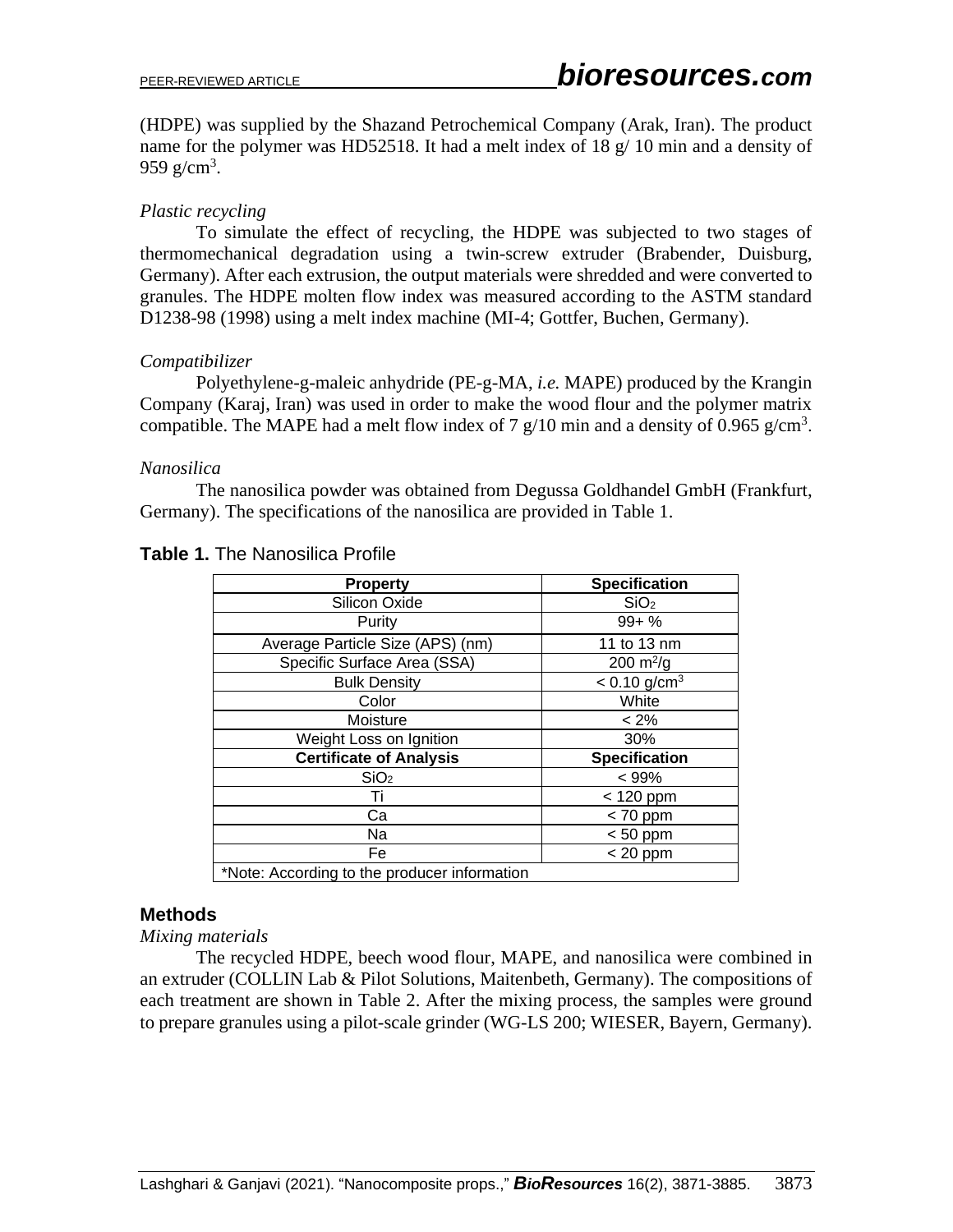**Table 2.** Weight Percentage of the Components from Different Compositions of the Multilayer Plastic Wood Treatments

| Pressure<br>Temperature (°C)                     | Nanosilica (%)* | MAPE (%) ** | rHDFE(%) | Wood Flour (%) |  |  |
|--------------------------------------------------|-----------------|-------------|----------|----------------|--|--|
| 170                                              |                 |             | 50       | 50             |  |  |
|                                                  |                 |             | 50       | 50             |  |  |
|                                                  |                 |             | 50       | 50             |  |  |
| 190                                              |                 |             | 50       | 50             |  |  |
|                                                  |                 |             | 50       | 50             |  |  |
|                                                  |                 |             | 50       | 50             |  |  |
| *Based on the total weight of several structures |                 |             |          |                |  |  |
| ** Based on the total weight of the polymer      |                 |             |          |                |  |  |

#### *Preparation of samples*

To prepare the samples, the granules obtained from each compound were dried for 24 h in an oven at 80 °C. Then, a pilot-scale injection molding machine (MPC-40; Aslanian Machine Company, Tehran, Iran) developed the test specimens at cylinder temperatures of 170 °C and 190 °C for the tensile, flexural, and impact tests. Prior to the mechanical tests, the samples were conditioned for two weeks at 20 °C  $\pm$  2 °C and 65%  $\pm$  5% relative humidity. The ASTM D638-10 (2010) for the tensile (dimensions of the standard dumbbell (dog-bone) samples were 145 x 10 x 4 mm (length x width x thickness)), ASTM D790-10 (2010) for flexural (dimensions of the specimens were  $105 \times 13 \times 5$  mm (length x width x thickness)), and ASTM D256-10 (2010) for impact (dimensions of the specimens were 60 x 12 x 6 mm (length x width x thickness)), were used respectively. For each treatment level, four replications were measured for each property and average values were reported.

#### *X-ray diffraction test*

The distribution of the nanoparticles in the polymer matrix was investigated using X-ray diffractograms from a Philips diffractometer (Amsterdam, Netherlands). The diffractometer was used in the range of angles  $2\theta = 20^\circ$  to 80°. The current of the device was 30 mA, its voltage was 40 kV, its step was 0.02 °C, and its speed was 0.3 °C/s. In this device, a cobalt atomic beam with a wavelength of  $\lambda = 1.79$  °A was used as a detector.

#### *Scanning electron microscopy (SEM)*

An AIS2100scanning electron microscope made by the Seron Technology Company (Gyeonggi-do, Korea) was used to assess the samples .

#### *Thermogravimetric Analysis (TGA) test*

The TGA measurements were performed using a thermal analyzer (TGA Q50; PL-150, Agilent Technologies, Santa Clara, CA, USA), a 7 mg sample was measured within a temperature range of 25 to 700 °C with a heat rate of 15 °C/min.

#### *Statistical analysis*

The results from the mechanical tests were analyzed by a completely randomized statistical design under the factorial test, using SPSS software (IBM, Armonk, USA). The Duncan multi-domain test was used at the 95% confidence level to compare the means.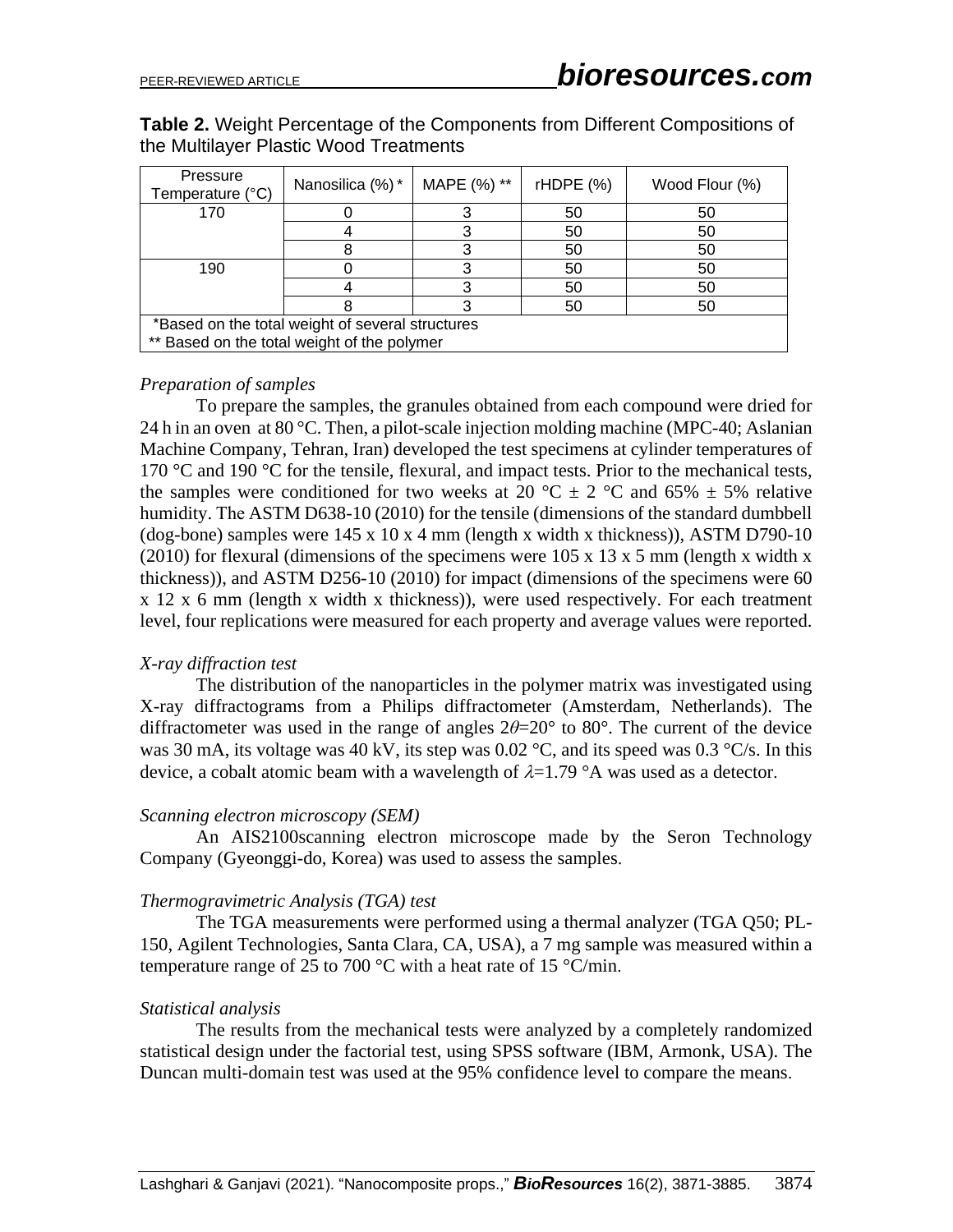# **RESULTS AND DISCUSSION**

## **Melted Flow Index**

The melt flow index indicates the degree of polymer fluidity. Changes in the melt flow index indicate changes in the polymer structure. The results showed that the HDPE molten flow index decreased from 18  $g/10$  min for the virgin polymer to 17.75 (0.06)  $g/10$ min after the material was recycled twice. The increase in viscosity during the recycling process is probably due to branching or cross-linking. In general, the destruction mechanism in the HDPE specimens includes branching, cross-linking, and main chain failure (Zahavich *et al*. 1997; Pinheiro *et al*. 2004). Similar results have been reported in HDPE by other researchers (Mendes *et al*. 2011).

#### *The effect of nanosilica and press temperature on the mechanical properties of polymers*

The results from the analysis of variance (ANOVA) tests of the independent and interaction effect of nanosilica and the press temperature on the modulus and tensile strength, the modulus and flexural strength, and the shock-free impact resistance, are shown in Table 3. According to Table 3, the effect of nanosilica on the tensile strength, flexural strength, and impact resistance is significant, but not significant on other studied features. In addition, the effect of the press temperature was significant on just tensile strength and not in other features. In contrast, the interaction of the nanosilica and the pressing temperature on any of the resistive properties was not significant.

|                                                                                         |            | Tension (MPa) | Flexural (MPa) |                | Impact Strength      |  |
|-----------------------------------------------------------------------------------------|------------|---------------|----------------|----------------|----------------------|--|
|                                                                                         | Strength   | Modulus       | Strength       | <b>Modulus</b> | (KJ/m <sup>2</sup> ) |  |
| The Effect of Nanosilica                                                                | 57.143**   | $3.121$ ns    | 40.360**       | 2.816 ns       | 61.084**             |  |
| The Effect of Pressure                                                                  | 83.419**   | $0.010$ ns    | $0.720$ ns     | $1.862$ ns     | $0.268$ ns           |  |
| Temperature                                                                             |            |               |                |                |                      |  |
| The Effect of Nanosilica                                                                | $1.892$ ns | 2.537 ns      | 0.0988 ns      | $3.321$ ns     | $0.079$ ns           |  |
| and Press Temperature                                                                   |            |               |                |                |                      |  |
| *Meaningful at the level of confidence 95%; **Meaningful at the level of confidence 99% |            |               |                |                |                      |  |
| ns Meaningless                                                                          |            |               |                |                |                      |  |

**Table 3.** ANOVA Test Results for the Studied Factors and the F-value

Figures 1 to 5 show the effects of nanosilica and the press temperature on the mechanical properties of the nanostructures. After investigating the effect of nanosilica on the mechanical properties of recycled polyethylene nanoparticles and beech wood flour, several results were obtained. First, the tensile and flexural strength increased linearly with higher addition levels of nanosilica. This increase in strength can be attributed to the fact that nanosilica increases the tension between flour and the matrix by withstanding stress (Ramos *et al*. 2005). In addition, silica nanoparticles act as a nucleating agent in crystal growth, so as the nanoparticles enter, the number of crystals increases (Tian *et al*. 2006). The tensile and flexural modulus decreased as the nanosilica content increased. This is likely because the high surface energy of the silica nanoparticles causes them to absorb each other due to the presence of the hydroxyl hydrophilic groups and the silica gravitational forces. Therefore, the reduction in the tensile and flexural modulus due to the increased nanosilica content is attributed to the accumulation of nanoparticles, their nonuniform distribution, and the phenomenon of particle chlorination in the multilayer bed (Yang and Gu 2007).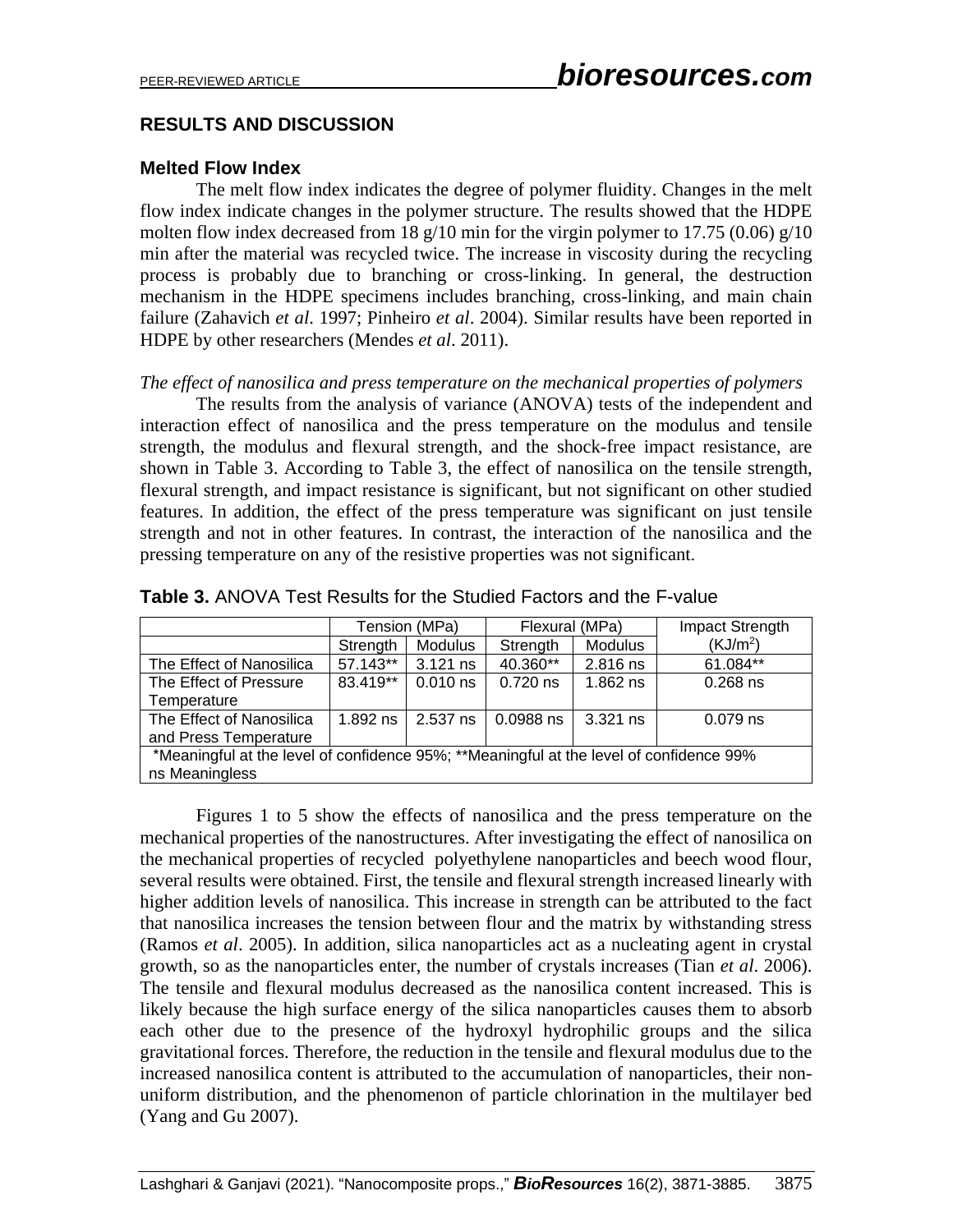

**Fig. 1.** The interaction of nanosilica and pressing temperature on the tensile strength



**Fig. 2.** The interaction of nanosilica and pressing temperature on the tensile modulus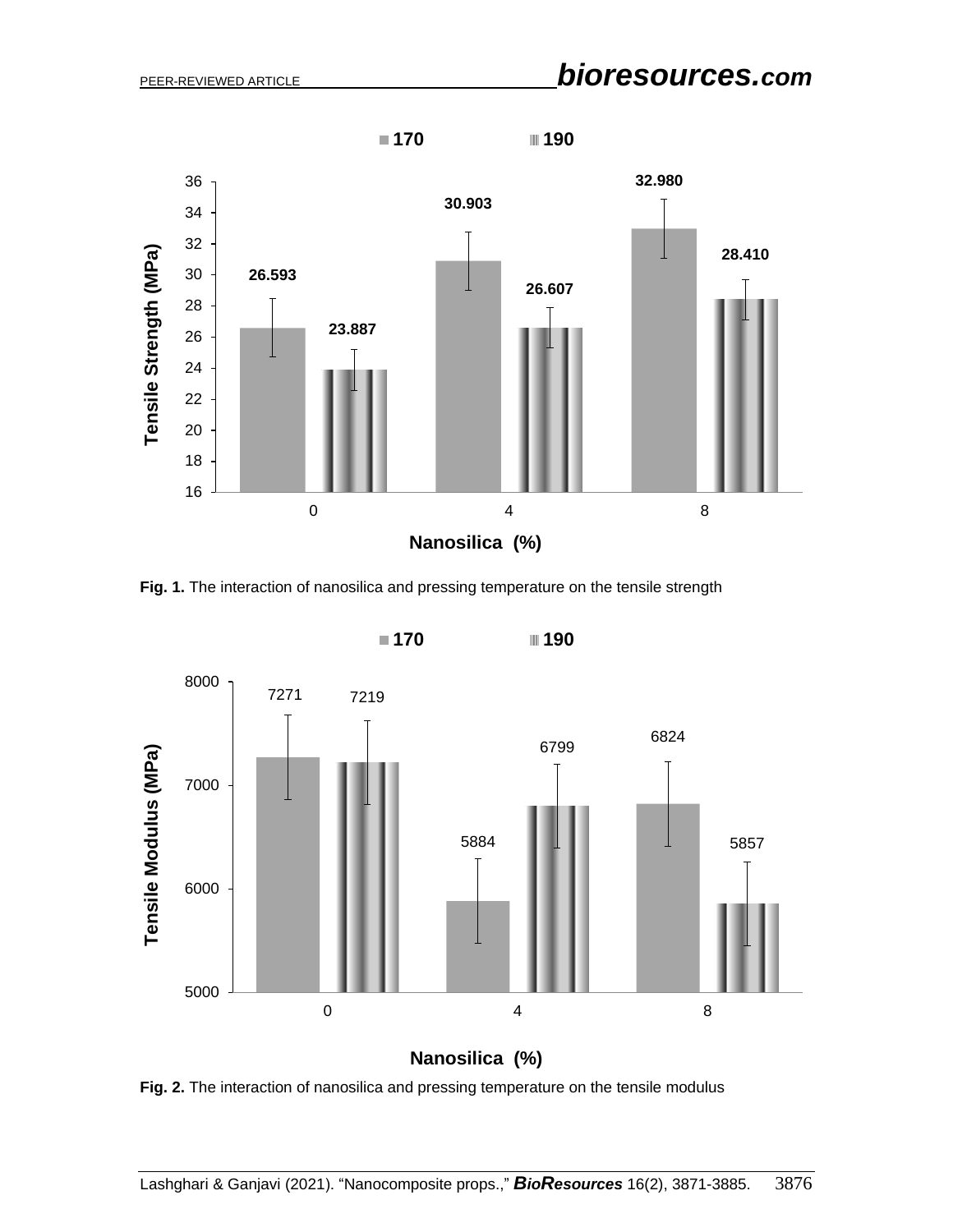

**Nanosilica (%)**

**Fig. 3.** The interaction of nanosilica and pressing temperature on the flexural strength



**Nanosilica (%)**

**Fig. 4.** The interaction of nanosilica and pressing temperature on the flexural modulus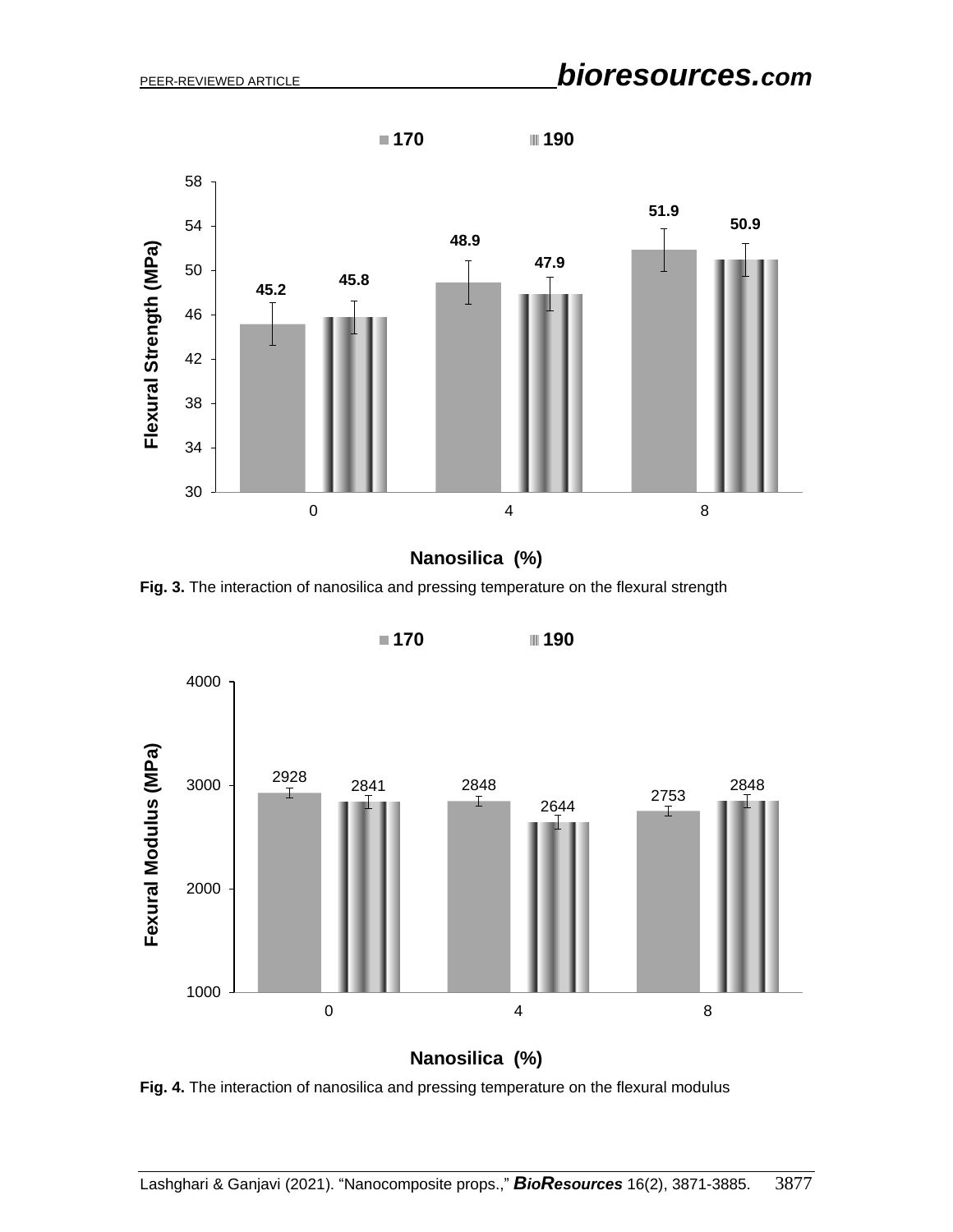

**Fig. 5**. The interaction of nanosilica and pressing temperature on the impact resistance

Another factor in the reduction of strength properties is the reduction in the polymerizing properties of the polymers due to the use of high amounts of nanosilica, which can cause improper bonding of the lignocellulose and the matrix fibers (Deka and Maji 2013).

It was observed that when the nanosilica content was increased, the impact resistance of the multi-dimensional plastic wood bearing decreased. This is likely because hard fillers generally reduce the impact strength. In hard and brittle polymers, cracks grow easily, so the particles act as a crack initiator and reduce the impact resistance. The reduction in the impact resistance was predictable due to the addition of the nanosilica, as its presence makes multi-structures more brittle and reduces their impact resistance. The presence of nanomaterials in the polymer matrix reduces the mobility of the chains, reduces the possibility of wasting their energy, increases the energy absorbed by the polymer, and creates stress points. The stress points can be the starting point for failure (Han *et al*. 2008). In most cases, the impact resistance is determined by the polymer extruding from the filler surface and the amount of fine cracking. Hard and flexible polymers can be made into chunks by adding hard particles from which the polymer has been removed. When this occurs, the micro-crack energy is increased, and a large volume fraction of the sample is impacted. While this can increase the toughness of the samples, it consumed more energy during preparation (Hemmasi *et al*. 2013).

A higher nanomaterial content will cause reduction in impact strength (Martin-Gallego *et al*. 2011). This relationship can be impacted by the accumulation of nanomaterials, which can lead to the creation of multiple concentrations and stresses on the background material. In fact, this leads to the development of large cracks and a reduced impact strength. Therefore, the addition of high percentages of nanosilica did not allow the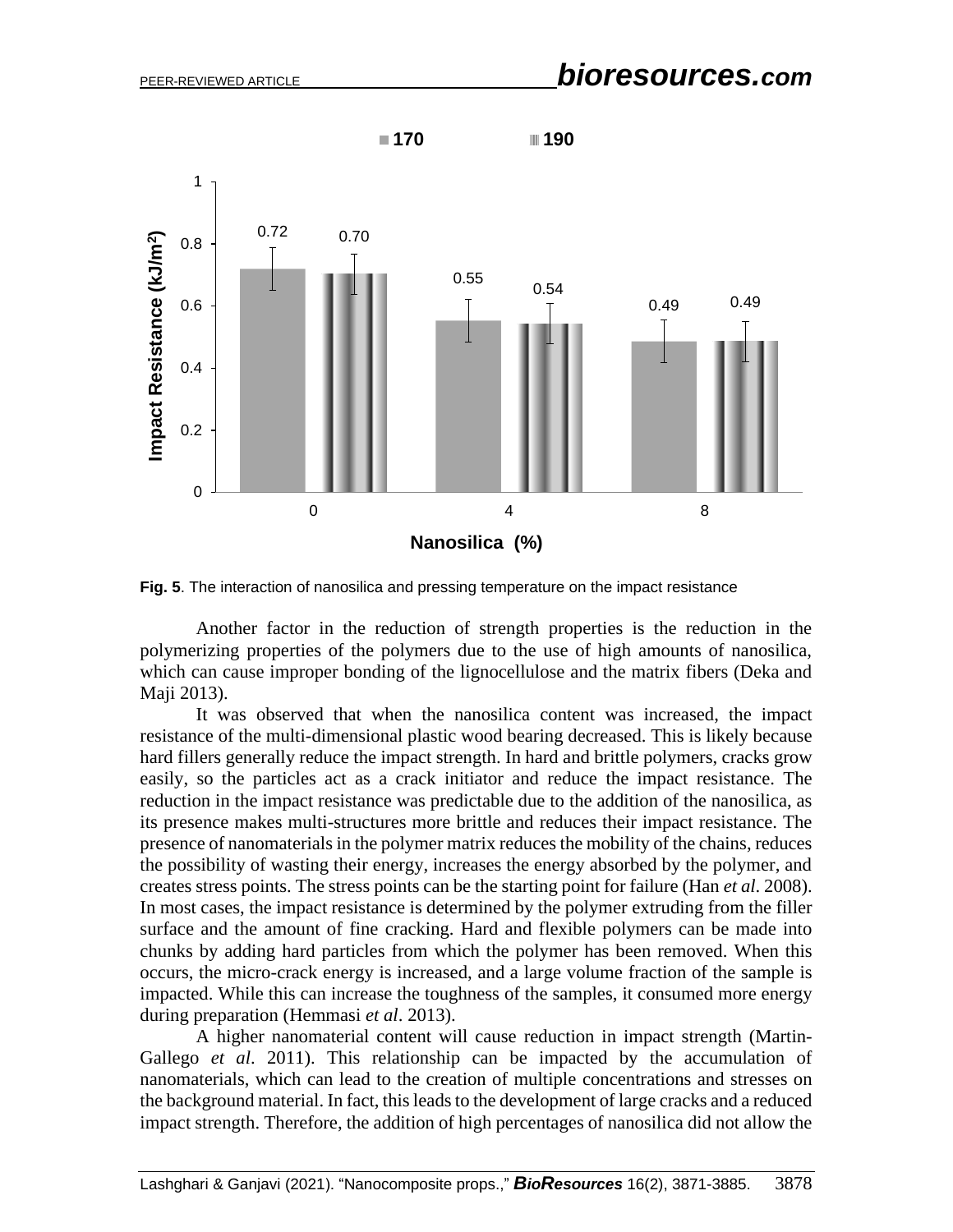absorption of energy into the matrix, which led to the crushing of the samples with higher amounts of the nanographs (Rafiee *et al*. 2009). The stresses in the joint between the nanosilica and the ground material can cause the separation of the reinforcing phase from the background phase. This can cause the formation of cavities that will lead to multiple cracks (Rafiee *et al*. 2009).

At 170 °C, the heat transfer and the adhesion improved. However, at 190 °C, the adhesion characteristics and the quality of the polymer surface decreased and the tensile and the flexural resistance decreased. Increasing the flexural modulus defines the change in the form of compound material under the load, which is a positive factor in engineering structures that have to endure a large load without changing shape.

Table 2 represents that the tensile strength of the polystructures constructed at 170 °C was approximately 14% higher than the tensile strength of the structures constructed at 190 °C. At 170 °C, the heat transfer and the adhesion improved; However, at 190 °C, the adhesion characteristics and the quality of the polymer surface decreased and the tensile and the flexural resistance decreased. Increasing the flexural modulus defines the change in the form of compound material under the load, which is a positive factor in engineering structures that have to endure a large load without changing shape.

The highest resistance, tensile modulus, flexural modulus, and flexural resistance were obtained in the composite formed at 170 °C. The increased resistance can be attributed to the uniform dispersion and distribution of the filler inside the polymer field, which increased the interaction between the filler and the polymer matrix. As expected, the mechanical properties improved due to the uniform distribution of the filler in the polymer field (Andrews *et al*. 2002; Jose *et al*. 2007).

Between the flour and the polymer, a strong adhesion is required to improve the mechanical properties of the composites. The final composite properties depend on the construction conditions such as mixing at the proper temperature to achieve the optimal dispersion of the composite properties (Bledzki *et al*. 2005). The reduced mechanical properties at 190 °C can be due to the formation of acidic chemicals such as acetic acid and formic acid, which cause hemicellulosic decomposition (Garrote *et al*. 2001). The decomposition of the long-chain cellulosic acids to short-chains acids causes cellulose dissolution. In addition, the carbon-carbon and carbon-oxygen connections are lost at the polymer level as the temperature increases. This causes the isolation of the lignin, hemicellulose, and cellulose copolymer system (Çolak *et al*. 2007). The shortening of the cellulose chain affects the resistance properties (Rowell 2012).

#### **The TGA Analysis**

The TGA is a suitable tool to determine the sustainability of the composite in temperature conditions and the process of thermal decomposition. The effect of the nanosilica content on the weight loss of the polyethylene/flour composite at the 50% level, during the heating time (from 25 °C to 700 °C), is shown in Table 4. This table shows the temperature of degradation in different percentage weight loss and residual weight at 600 °C for nanoparticles of plastic wood. The addition of the nanosilica also sped up the first stage of destruction and produced more coal .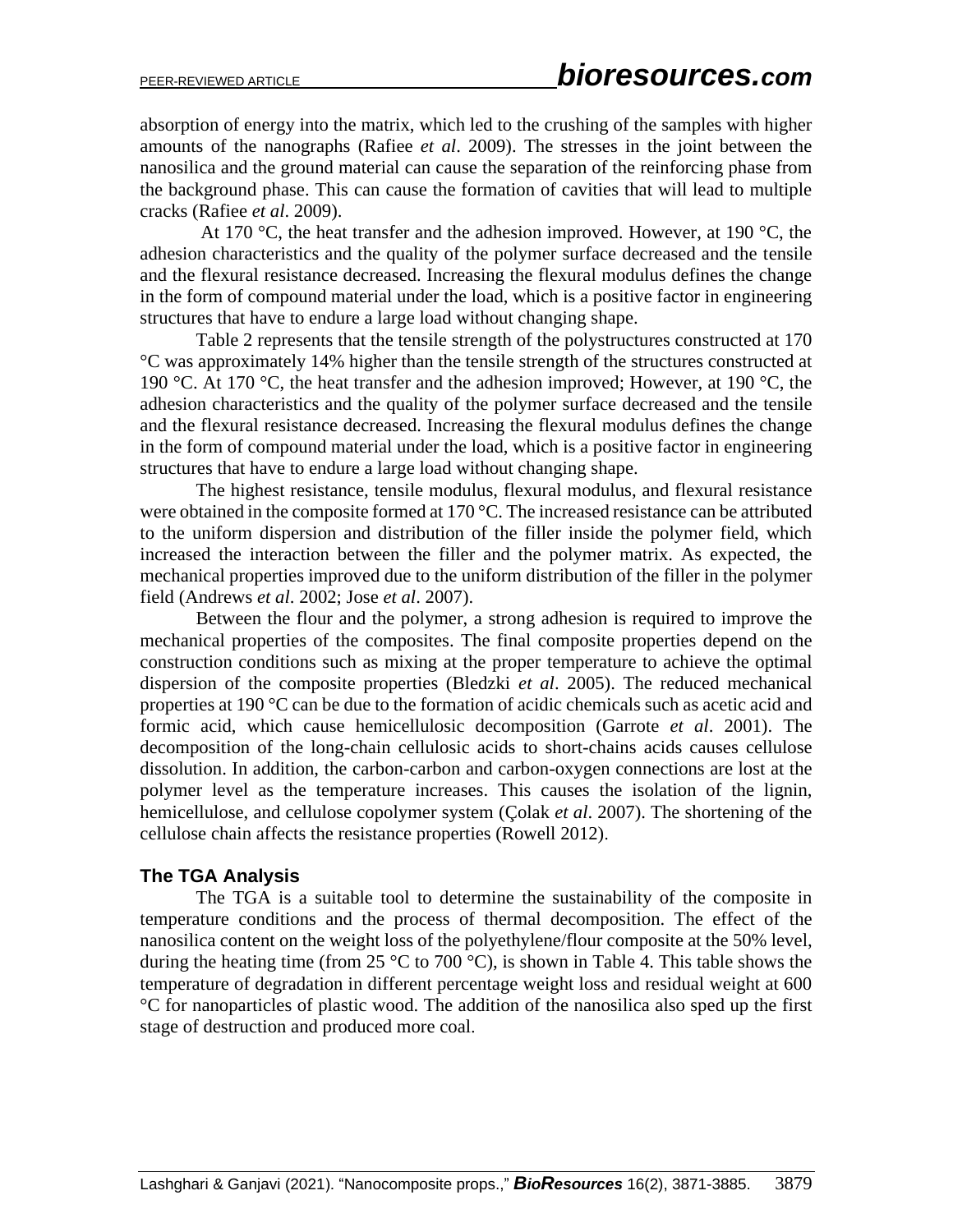| <b>Table 4. Temperature Required to Reach Different Percentages of Weight Loss</b> |  |  |
|------------------------------------------------------------------------------------|--|--|
| for the Nanosilica Composite Samples                                               |  |  |

|                    |               | % Weight Loss of Sample |     |     |     |     |     |     |                                                       |
|--------------------|---------------|-------------------------|-----|-----|-----|-----|-----|-----|-------------------------------------------------------|
| <b>Temperature</b> | <b>Sample</b> | 5%                      | 10% | 20% | 40% | 60% | 80% | 90% | <b>The</b><br>Remaining<br><b>Weight at</b><br>600 °C |
| 170 °C             | 0% Nanosilica | 287                     | 319 | 354 | 445 | 473 | 489 | 550 | 8.7                                                   |
|                    | 4% Nanosilica | 288                     | 315 | 355 | 458 | 479 | 492 | 511 | 8.9                                                   |
|                    | 8% Nanosilica | 289                     | 319 | 362 | 462 | 481 | 494 | 668 | 10.5                                                  |
| 190 °C             | 0% Nanosilica | 289                     | 319 | 359 | 460 | 479 | 491 | 504 | 8.4                                                   |
|                    | 4% Nanosilica | 289                     | 319 | 360 | 461 | 480 | 492 | 505 | 8.4                                                   |
|                    | 8% Nanosilica | 292                     | 322 | 363 | 462 | 480 | 494 |     | 11.9                                                  |

The thermal stability of the composites is one of the important parameters for the processing and application of these materials. The production of some composites requires mixing fibers and a high temperature matrix. Therefore, the thermal degradation of the lignocellulosic materials causes adverse effects on the composite properties.

Of the main chemical components, hemicellulose has the lowest stability against heat, and its decomposition starts from 225 °C. After hemicellulose, lignin and cellulose begin to decompose (Enayati *et al*. 2009; Rowell 2012). The initial decomposition of lignin and cellulose begin at approximately 250 °C and 275 °C, respectively. However, because lignin has a higher resistance to heat, it degrades slower than cellulose with a maximum thermal destruction at 500 °C (Yang and Gu 2007; Enayati *et al*. 2009; Rowell 2012). The degradation behavior of lignin is due to the destruction of some relatively weak bonds of alkyl binders attached to aromatic lignin rings at low temperatures. Meanwhile, stronger links in the aromatic circles of lignin are destroyed at higher temperatures, which leads to its high resistance properties (Enayati *et al*. 2009).

Table 4 shows that 5% of the weight loss for the 0%, 4 %, and 8% nanosilica samples formed at 170 °C occurred at 287 °C, 288 °C, and 289 °C, respectively. The samples with a higher nanosilica content required higher temperatures to achieve the same weight loss of samples with lower amounts of nanosilica. The ash content increased in the samples with higher nanosilica content. The amount of ash remaining at  $600 °C$  in the 0%, 4%, and 8% nanosilica samples formed at 170 °C, was 8.7%, 8.9%, and 11.9%, respectively. The amount of ash remaining at 600 °C in the 0%, 4%, and 8% nanosilica samples formed at 190 °C, respectively, was 8.4%, 8.4%, and 10.4%.

#### **Morphology**

#### *Structural study via X-ray diffraction test*

Figures 6 and 7 show the scattering intensity at an angle of 2*θ* for nanosilica powder and the 4% and 8% nanosilica composites formed at 170 and 190 °C. The scattering peak for the nanoparticles shows an unformed silica particle equal to 2*θ*=22.07°. The X-ray diffraction analysis was used to evaluate the nanosilica in the polymer field in order to measure the crystalline proportion of nanosilica.

In the nanocomposite samples, the crystallinity was lower in the samples with higher nanosilica content (Figs. 6 and 7). The intensity of the other crystal peaks was also lower. The decrease in the crystal peak intensity can be attributed to the partial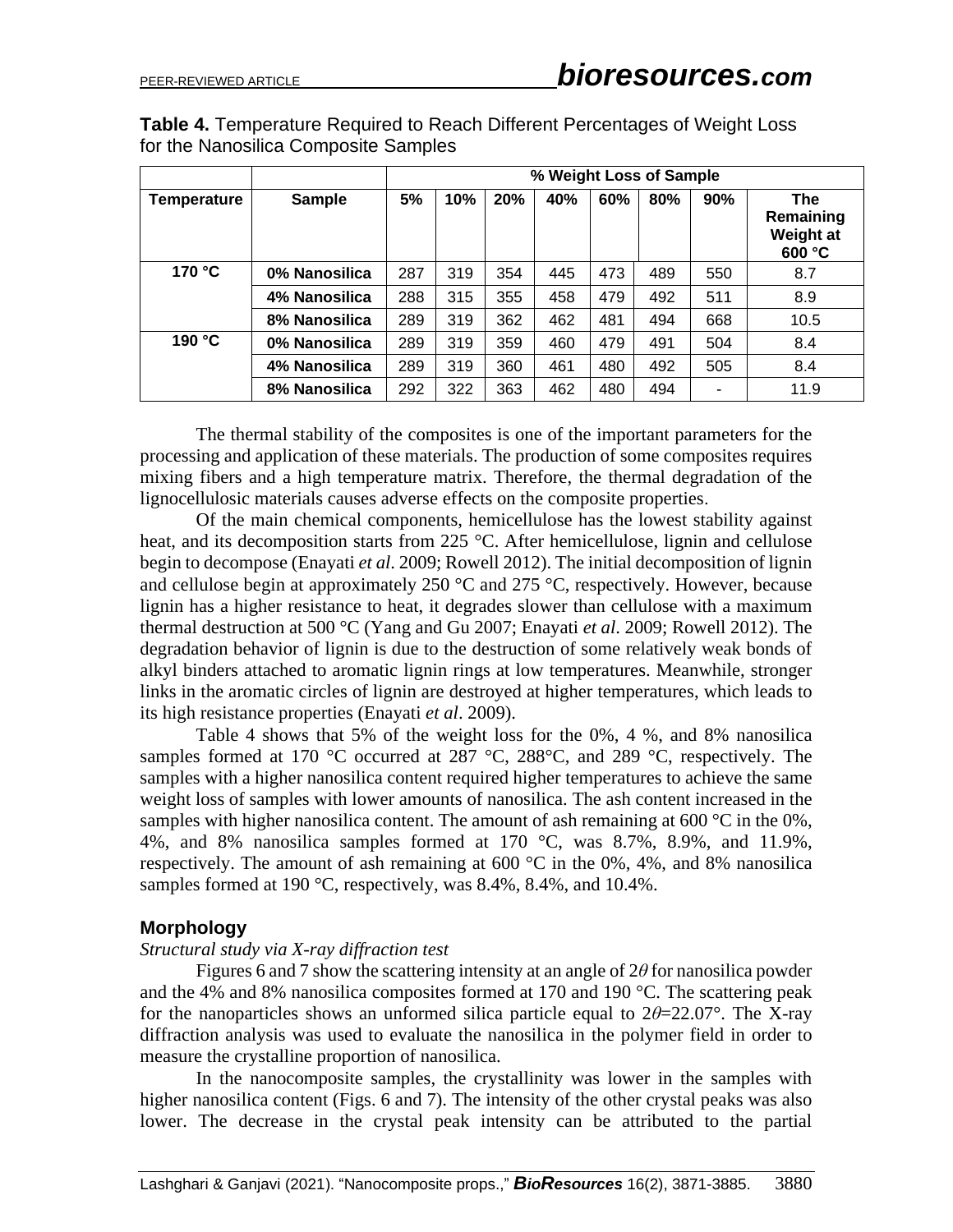crystallization of the amorphous part in the composite materials due to the addition of the amorphous silica nanoparticles and wood flour.

The lower peak intensity indicates that the silica particles will become oxidized at a higher nanoparticle content. This can be attributed to the formation of hydrogen bonds among silica particles, due to the increased distance between the layers and their proximity. Deka and Maji (2013) examined the effect of nanosilica on the properties of wood flour and polymer composites and found that the peak intensity decreased as the silica content increased. This showed that nano-silica particles have been injected into plastic wood.



**Fig. 6.** The multiprupose X-ray nanoscale spectrum containing the 4% nanosilica, 8% nanosilica, and pure nanosilica samples at 170 °C



**Fig. 7.** The multipurpose X-ray nanoscale spectrum containing the 4% nanosilica, 8% nanosilica, and pure nanosilica samples at 190 °C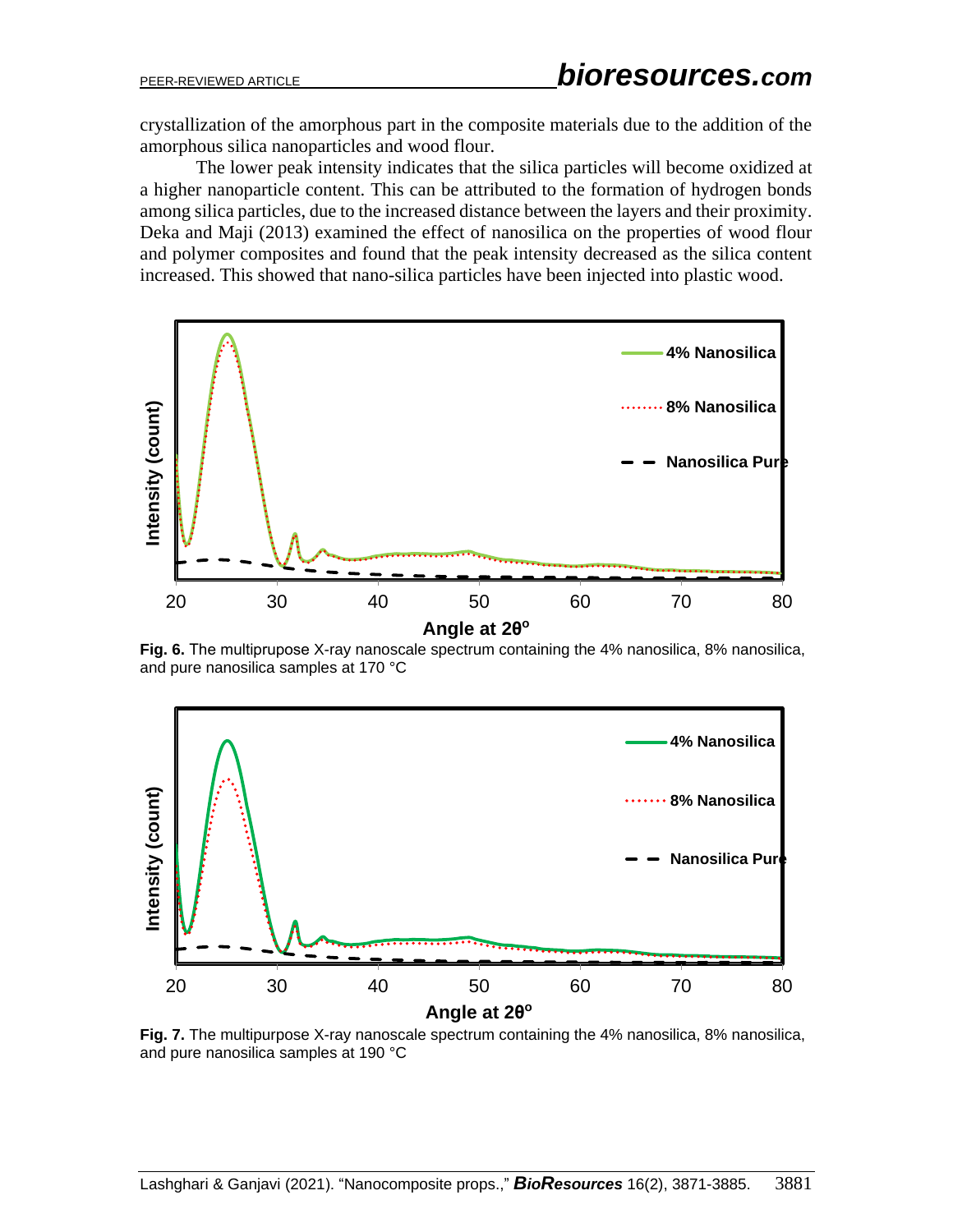## **Morphology Analysis** *via* **SEM**

The distribution and compatibilizer between the fillers and the matrices were observed using images obtained from the SEM analysis. Figures 8a, 8b, and 8c show the failure levels of the 170 °C nanocomposite samples at 0%, 4%, and 8% nanosilica content, respectively. Figures 8d, 8e, and 8f show the failure levels of the 190 °C nanocomposite samples at 0% 4%, and 8% nanosilica content, respectively. As can be seen in Fig. 8a and Fig. 8d, when the 0% nanosilica sample was broken, the wood flour particles were safely removed from their place in the background polymer. There are visible gaps around the wood flour particles, which indicates poor interaction within the flour surface. As the nanosilica content was increased to 8%, a strong bond was formed between the wood flour particles and the polymer. In the common surface area, there was greater bonding and fewer surface gaps. The operation of the wood flour particles by polymer is much better and failure of wood flour particles along with polymer failure has occurred.



**Fig. 8.** The SEM images of a) 0% nanosilica and 170 °C, b) 4% nanosilica and 170 °C, c) 8% nanosilica and 170 °C, d) 0% nanosilica and 190 °C, e) 4% nanosilica and 190 °C, and f) 8% nanosilica and 190 °C

# **CONCLUSIONS**

- 1. As the nanosilica content in the composite samples increased, the tensile and flexural strength increased significantly, while the tensile and flexural modulus decreased at insignificant levels.
- 2. As the nanosilica content increased, the resistance to immovable impact decreased.
- 3. As the temperature increased, the impact resistance for the tensile and flexural strength and modulus decreased.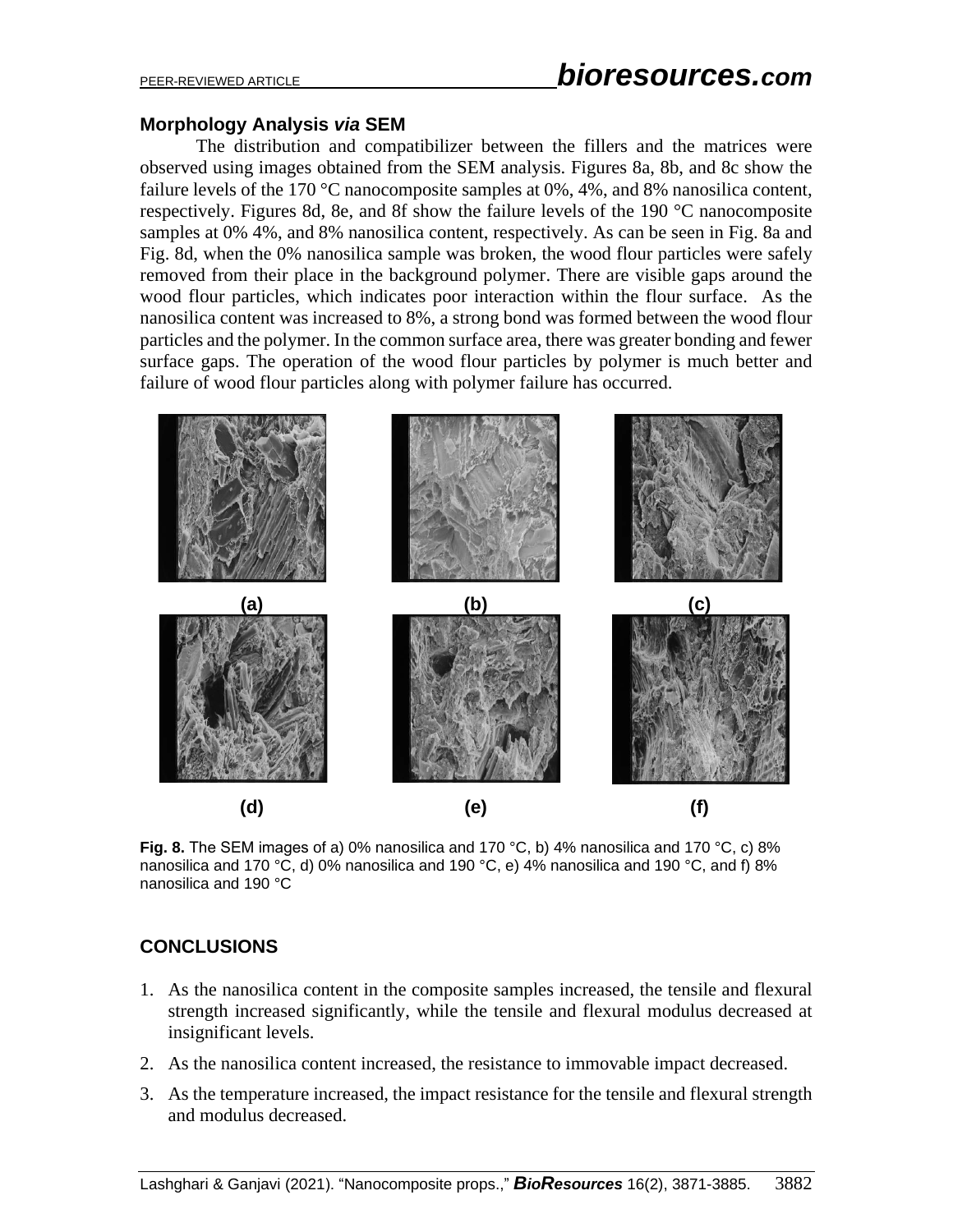- 4. With the increase in the nanosilica content, the residual ash content and the thermal stability increased. However, temperature had a negative affect on the residual ash content.
- 5. The SEM image analysis revealed that the samples with a nanosilica content of 8% had much better polymerization of the wood flour particles and the failure of the wood flour particles occurred with the polymer failure.

# **REFERENCES CITED**

- Andrews, R., Jacques, D., Minot, M., and Rantell, T. (2002). "Fabrication of carbon multiwall nanotube/polymer composites by shear mixing," *Macromolecular Materials and Engineering* 287(6), 395-403. DOI: 10.1002/1439- 2054(20020601)287:6<395::AID-MAME395>3.0.CO;2-S
- ASTM D256-10 (2010). "Standard test method for determining the izod pendulum impact resistance of plastics," American Society for Testing and Materials, West Conshohocken, PA.
- ASTM D638-10 (2010). "Standard test method for tensile properties of plastics," American Society for Testing and Materials, West Conshohocken, PA.
- ASTM D790-10 (2010). "Standard test methods for flexural properties of unreinforced and reinforced plastics and electrical insulating materials," American Society for Testing and Materials, West Conshohocken, PA.
- ASTM D1238-98 (1998). "Standard test method for melt flow rates of thermoplastics by extrusion plastometer," American Society for Testing and Materials, West Conshohocken, PA.
- Bledzki, A. K., Sperber, V. E., Specht, K., Letman, M. A., and Viksne, A. (2005). "Effect of defined waxes and coupling agents on moisture behavior of injection molded woodfiber-reinforced PP composites," in: *Proceedings of 8th International Conference on Woodfiber-Plastic Composites (and Other Natural Fibers)*, Madison, WI.
- Chung, S.-C., Hahm, W.-G., Im, S. S., and Oh, S.-G. (2002). "Poly(ethylene terephthalate) (PET) nanocomposites filled with fumed silicas by melt compounding," *Macromolecular Research* 10(4), 221-229. DOI: 10.1007/BF03218309
- Çolak, S., Çolakoğlu, G., and Aydin, I. (2007). "Effects of logs steaming, veneer drying and aging on the mechanical properties of laminated veneer lumber (LVL)," *Building and Environment* 42(1), 93-98. DOI: 10.1016/j.buildenv.2005.08.008
- de Dios, A. S., and Díaz-García, M. E. (2010). "Multifunctional nanoparticles: Analytical prospects," *Analytica Chimica Acta* 666(1-2), 1-22. DOI: 10.1016/j.aca.2010.03.038
- Deka, B. K., and Maji, T. K. (2013). "Effect of SiO<sub>2</sub> and nanoclay on the properties of wood polymer nanocomposite," *Polymer Bulletin* 70(2), 403-417. DOI 10.1007/s00289-012-0799-6
- Du, J., Xu, L., Tang, J., and Chen, Y. (2012). "Surface modification of nano-silica and its application in holographic coatings," *Advanced Science Letters* 10(1), 264-266. DOI: 10.1166/asl.2012.3705
- Enayati, A. A., Hosseinaei, O., Wang, S., Mirshokraie, S. A., and Tajvidi, M. (2009). "Thermal properties of wood-plastic composites prepared from hemicellulose-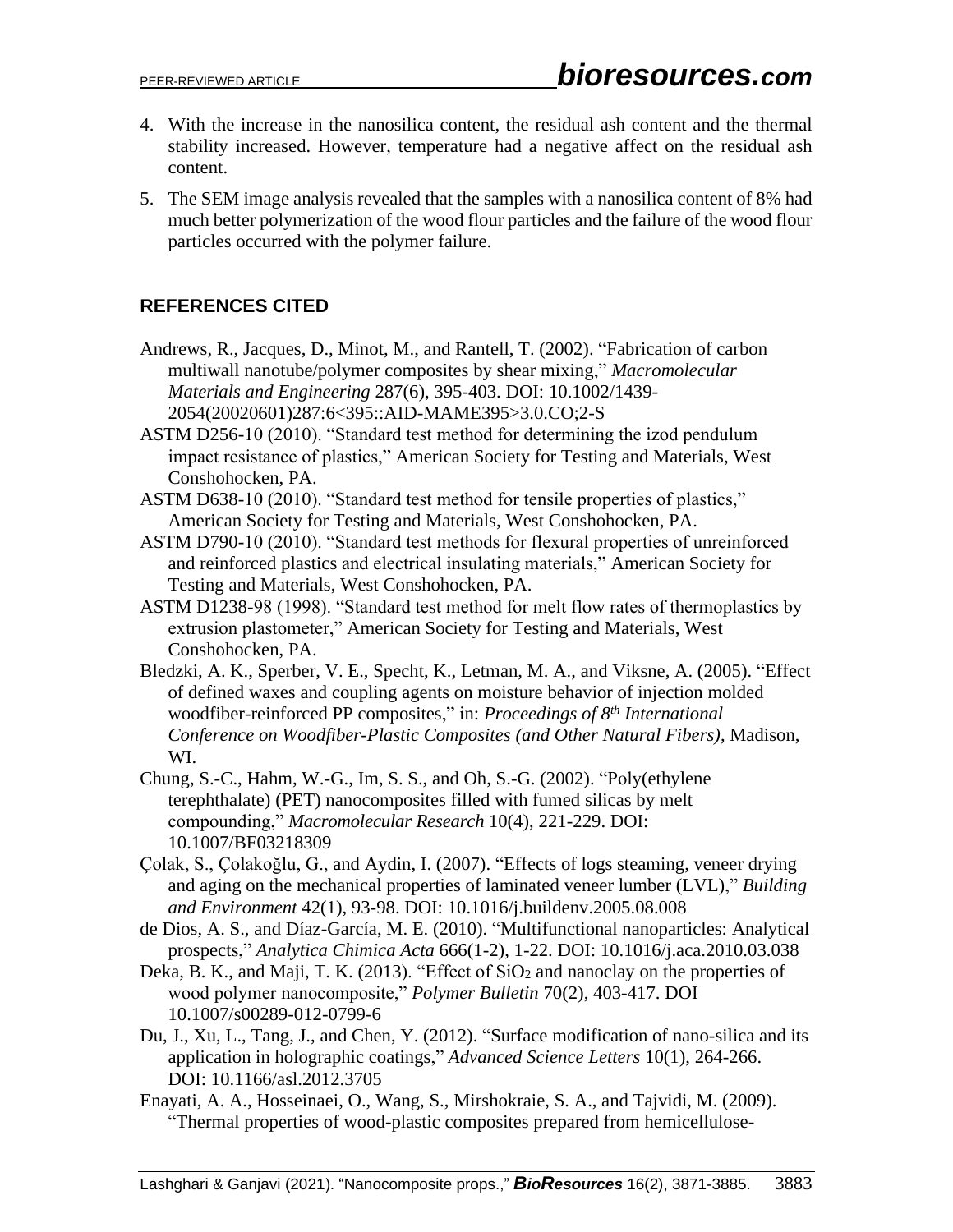extracted wood flour," *Iranian Journal of Polymer Science and Technology* 22(3), 171-181. DOI: 10.22063/jipst.2013.633

- Fu, S.-Y., Xu, G., and Mai, Y.-W. (2002). "On the elastic modulus of hybrid particle/short-fiber/polymer composites," *Composites Part B: Engineering* 33(4), 291-299. DOI: 10.1016/S1359-8368(02)00013-6
- Garrote, G., Domínguez, H., and Parajó, J. C. (2001). "Study on the deacetylation of hemicelluloses during the hydrothermal processing of *Eucalyptus* wood," *Holz als Roh-und Werkstoff* 59(1), 53-59. DOI: 10.1007/s001070050473
- Godard, F., Vincent, M., Agassant, J.-F., and Vergnes, B. (2009). "Rheological behavior and mechanical properties of sawdust/polyethylene composites," *Journal of Applied Polymer Science* 112(4), 2559-2566. DOI: 10.1002/app.29847
- Guyard, A., Persello, J., Boisvert, J.-P., and Cabane, B. (2006). "Relationship between the polymer/silica interaction and properties of silica composite materials," *J. Polymer Sci. Part B: Polymer Physics* 44(7), 1134-1146. DOI: 10.1002/polb.20768
- Han, Y. H., Han, S. O., Cho, D., and Kim, H.-I. (2008). "Dynamic mechanical properties of natural fiber/polymer biocomposites: The effect of fiber treatment with electron beam," *Macromolecular Research* 16(3), 253-260. DOI: 10.1007/BF03218861
- Harper, D., and Wolcott, M. (2004). "Interaction between coupling agent and lubricants in wood–polypropylene composites," *Composites Part A: Applied Science and Manufacturing* 35(3), 385-394. DOI: 10.1016/j.compositesa.2003.09.018
- Hemmasi, A. H., Ghasemi, I., Bazyar, B., and Samariha, A. (2013). "Studying the effect of size of bagasse and nanoclay particles on mechanical properties and morphology of bagasse flour/recycled polyethylene composites," *BioResources* 8(3), 3791-3801. DOI: 10.15376/biores.8.3.3791-3801
- Jose, M. V., Dean, D., Tyner, J., Price, G., and Nyairo, E. (2007). "Polypropylene/carbon nanotube nanocomposite fibers: Process-morphology-property relationships," *Journal of Applied Polymer Science* 103(6), 3844-3850. DOI: 10.1002/app.25475
- Klyosov, A. A. (2007). *Wood-Plastic Composites*, John Wiley & Sons, New York, NY.
- Ku, H., Wang, H., Pattarachaiyakoop, N., and Trada, M. (2011). "A review on the tensile properties of natural fiber reinforced polymer composites," *Composites Part B: Engineering* 42(4), 856-873. DOI: 10.1016/j.compositesb.2011.01.010
- Martin-Gallego, M., Verdejo, R., López-Manchado, M. A., and Sangermano, M. (2011). "Epoxy-graphene UV-cured nanocomposites," *Polymer* 5*2*(21), 4664-4669. DOI: 10.1016/j.polymer.2011.08.039
- Mendes, A. A., Cunha, A. M., and Bernardo, C. A. (2011). "Study of the degradation mechanisms of polyethylene during reprocessing," *Polymer Degradation and Stability* 96(6), 1125-1133. DOI: 10.1016/j.polymdegradstab.2011.02.015
- Najafi, S. K. (2013). "Use of recycled plastics in wood plastic composites A review," *Waste Management* 33(9), 1898-1905. DOI: 10.1016/j.wasman.2013.05.017
- Parvinzadeh, M., Moradian, S., Rashidi, A., and Yazdanshenas, M.-E. (2010). "Surface characterization of polyethylene terephthalate/silica nanocomposites," *Applied Surface Science* 256(9), 2792-2802. DOI: 10.1016/j.apsusc.2009.11.030
- Pinheiro, L. A., Chinelatto, M. A., and Canevarolo, S. V. (2004). "The role of chain scission and chain branching in high density polyethylene during thermo-mechanical degradation," *Polymer Degradation and Stability* 86(3), 445-453. DOI: 10.1016/j.polymdegradstab.2004.05.016
- Rafiee, M. A., Rafiee, J., Wang, Z., Song, H., Yu, Z.-Z., and Koratkar, N. (2009). "Enhanced mechanical properties of nanocomposites at low graphene content," *ACS*